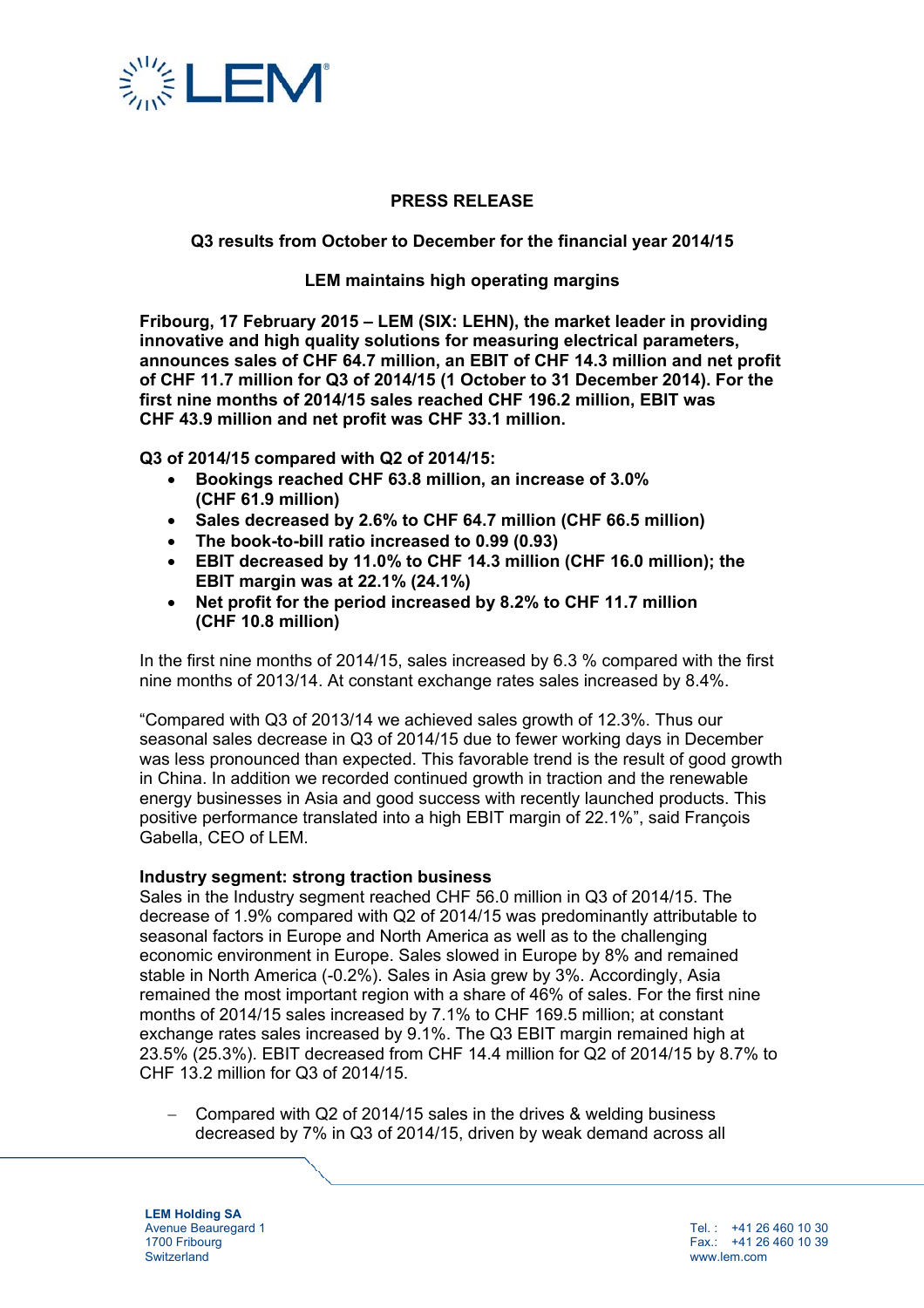

regions. Seasonal factors as well as fragile European economies negatively impacted the sales development.

- The renewables & power supplies business remained strong in Q3 of 2014/15 and resisted the traditional slow down during the winter months. Overall sales declined by 1%. LEM noticed robust activities in China and India while activities in North America continued to be weak.
- Sales in the traction business increased by 10% thanks to increased investment in infrastructure. LEM's growth was supported by new projects in Korea and India. Also activity with high speed trains in China and light rail applications across many regions remained on a high level.
- Sales in the high-precision business declined by 4%. Test and measurement markets were hurt by low investments while medical applications were stable.

#### **Automotive segment: growth in green cars applications**

Sales in the Automotive segment decreased from CHF 9.4 million in Q2 of 2014/15 by 6.7% to CHF 8.8 million in Q3 of 2014/15. For the first nine month of 2014/15 sales increased by 2.1% to CHF 26.7 million; at constant exchange rates sales increased by 3.8%. LEM recorded a strong performance in Asia (+11%) while Europe (-24%) and North America (-11%) slowed. In Q3 of 2014/15, EBIT reached CHF 1.1 million, a decrease of CHF 0.5 million compared with Q2 of 2014/15.

- In the conventional cars business, sales decreased by 10% compared with Q2 of 2014/15. The decrease is attributable to international car makers reducing production and inventories before year-end.
- Recovery in the green cars business continued in Q3 of 2014/15 with a 10% sales increase. LEM's sales growth is driven by several small project wins in the Chinese and Korean market for hybrid cars.

#### **Julius Renk, Chief Financial Officer of LEM, to leave LEM**

After 6 successful years as CFO at LEM, Julius Renk has decided to leave the Company. He will continue to assume full responsibility for LEM's financial year 2014/15 closing and will support the Company in the transition of the CFO responsibilities. LEM has initiated the search process for a successor.

"The Board of Directors and the Executive Management respect his decision and thank Julius Renk for his excellent and essential contribution increasing LEM's performance and enhancing LEM's financial organization. I very much regret that Julius Renk is leaving us. I wish him great success in his new endeavors", said François Gabella, CEO of LEM.

#### **Outlook: confirmed outlook for full year 2014/15**

In the past years, LEM continued a strategy to diversify its international production capacity. With its major production sites in low cost countries (China and Bulgaria) and its resulting high natural hedge, management believes that LEM is well prepared for the new exchange rate levels. Still, given LEM's Swiss franc cost base in SG&A and R&D, the recent sharp appreciation of the Swiss franc against major currencies will adversely impact the Company both in terms of sales and operating margins. This will raise the task for LEM to accelerate the ongoing transfer of activities to

**LEM Holding SA**  Avenue Beauregard 1 1700 Fribourg **Switzerland** 

Tel $\cdot$  +41 26 460 10 30 Fax.: +41 26 460 10 39 www.lem.com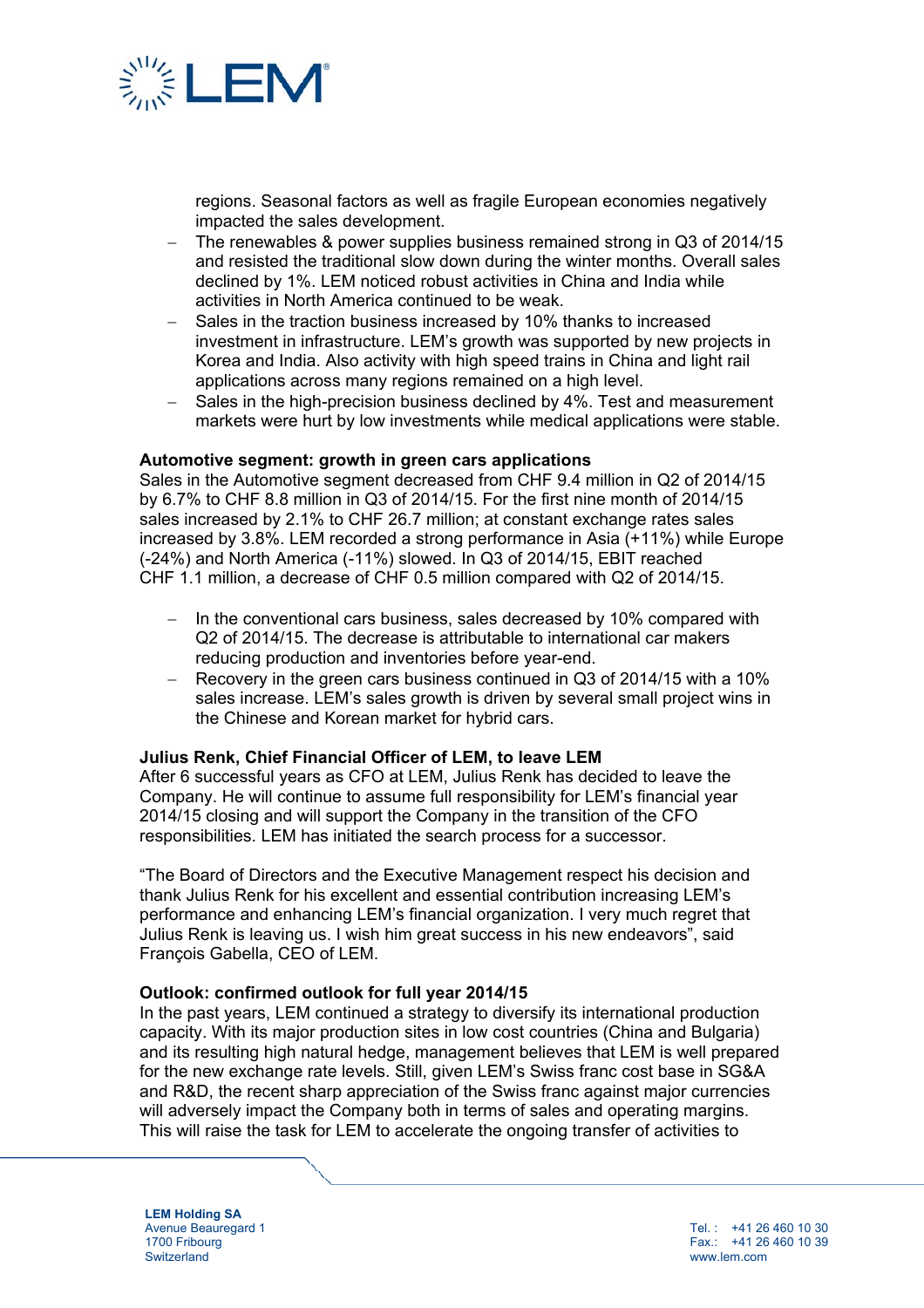

defend the Company's competitive position in its global markets. Board and management are analyzing the situation to review and amend current operational plans.

As a rough indication and at current exchange rates, LEM expects a negative currency impact on EBIT of CHF 3 million in Q4 of 2014/15. In its financial result, LEM will benefit from its established foreign exchange hedging policy (100% hedge of net exposure of USD and EUR 12 months forward). LEM expects to record a revaluation gain on its foreign exchange hedging portfolio in Q4 of 2014/15, which will more than offset the revaluation of assets and liabilities.

For the full financial year 2014/15 management maintains its sales forecast for a range of CHF 250 to CHF 260 million, compared with CHF 245.6 million in the financial year 2013/14. The EBIT for the full year 2014/15 is expected to be around CHF 54 million, despite the expected currency impact in Q4 of 2014/15.

#### **Media, investors and analyst conference call and webcast**

François Gabella, CEO, and Julius Renk, CFO, will provide a detailed presentation of the Q3 of 2014/15 results today at 10:00 CET at a media, investors and analyst conference call. Dial in details are:

+41 (0)58 310 50 00 Switzerland & Europe +44 (0)203 059 58 62 UK +1 (1)631 570 56 13 USA

The audio conference call will simultaneously be webcast. Please follow the instructions in the following link: http://services.choruscall.eu/links/lem150217.html The link to the webcast and the presentation slides are available on the LEM website (www.lem.com), where the webcast will later be archived.

**LEM Holding SA**  Avenue Beauregard 1 1700 Fribourg **Switzerland** 

Tel $\cdot$  +41 26 460 10 30 Fax.: +41 26 460 10 39 www.lem.com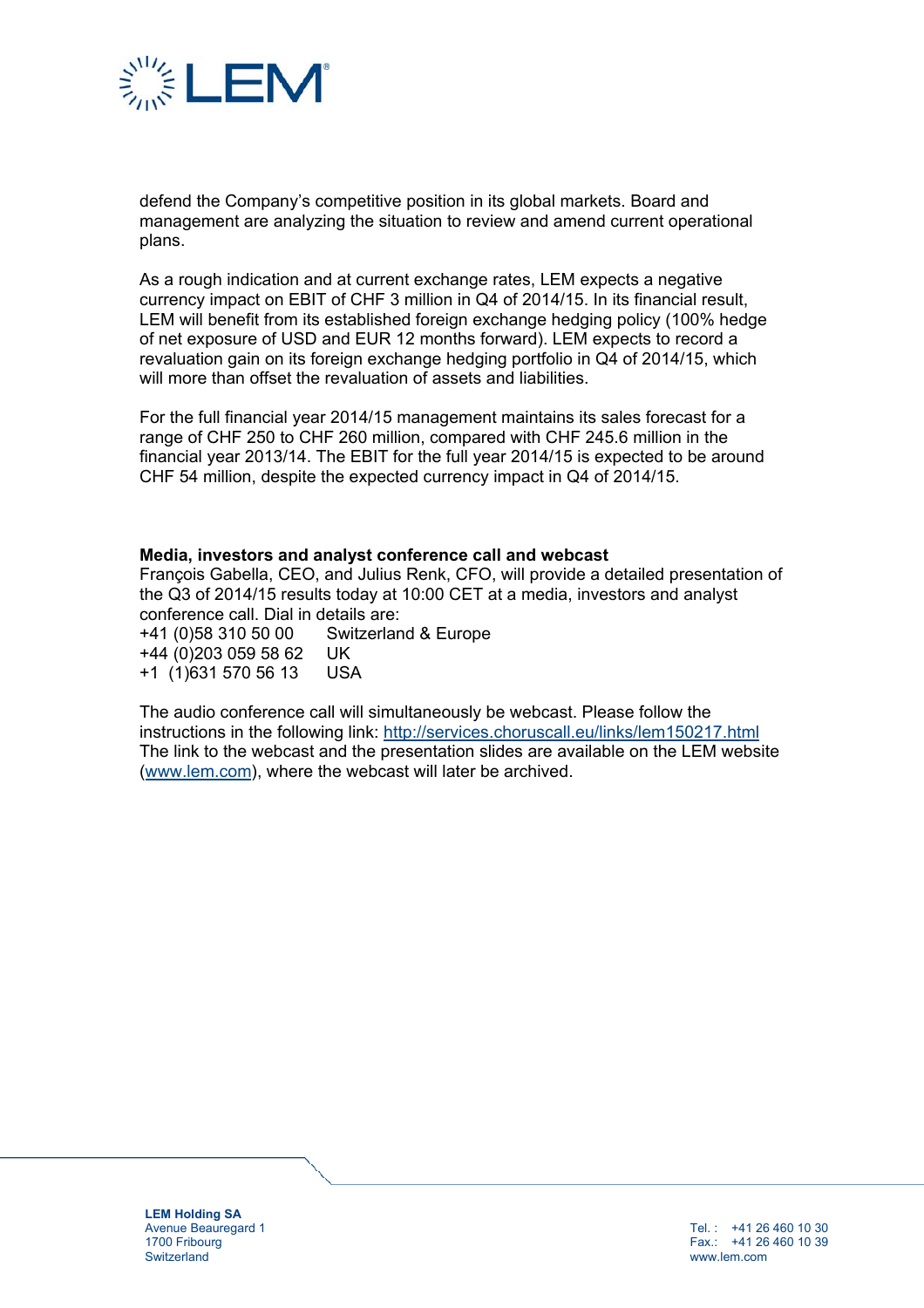

## **Financial calendar**

*The financial year runs from 1 April to 31 March*  4 June 2015

25 June 2015 30 June 2015 2 July 2015

Year-end results 2014/15 Ordinary Shareholders' Meeting for the year 2014/15 Dividend ex-date Dividend payment date

## **LEM – At the heart of power electronics**

LEM is the market leader in providing innovative and high quality solutions for measuring electrical parameters. Its core products - current and voltage transducers are used in a broad range of applications in drives & welding, renewable energies & power supplies, traction, high precision, conventional and green cars businesses. LEM's strategy is to exploit the intrinsic strengths of its core business, and to develop opportunities in existing and new markets with new applications. LEM is a mid-size, global company with approximately 1'272 employees worldwide. It has production plants in Beijing (China), Geneva (Switzerland), Sofia (Bulgaria) and Machida (Japan). With regional sales offices near its customers' locations, the company is able to offer a seamless service around the globe. LEM has been listed on the SIX Swiss Exchange since 1986; the company's ticker symbol is LEHN. www.lem.com

## **For further information please contact**

Julius Renk (CFO) Phone: +41 22 706 1250 Email: investor@lem.com

**LEM Holding SA**  Avenue Beauregard 1 1700 Fribourg **Switzerland** 

Tel. : +41 26 460 10 30 Fax.: +41 26 460 10 39 www.lem.com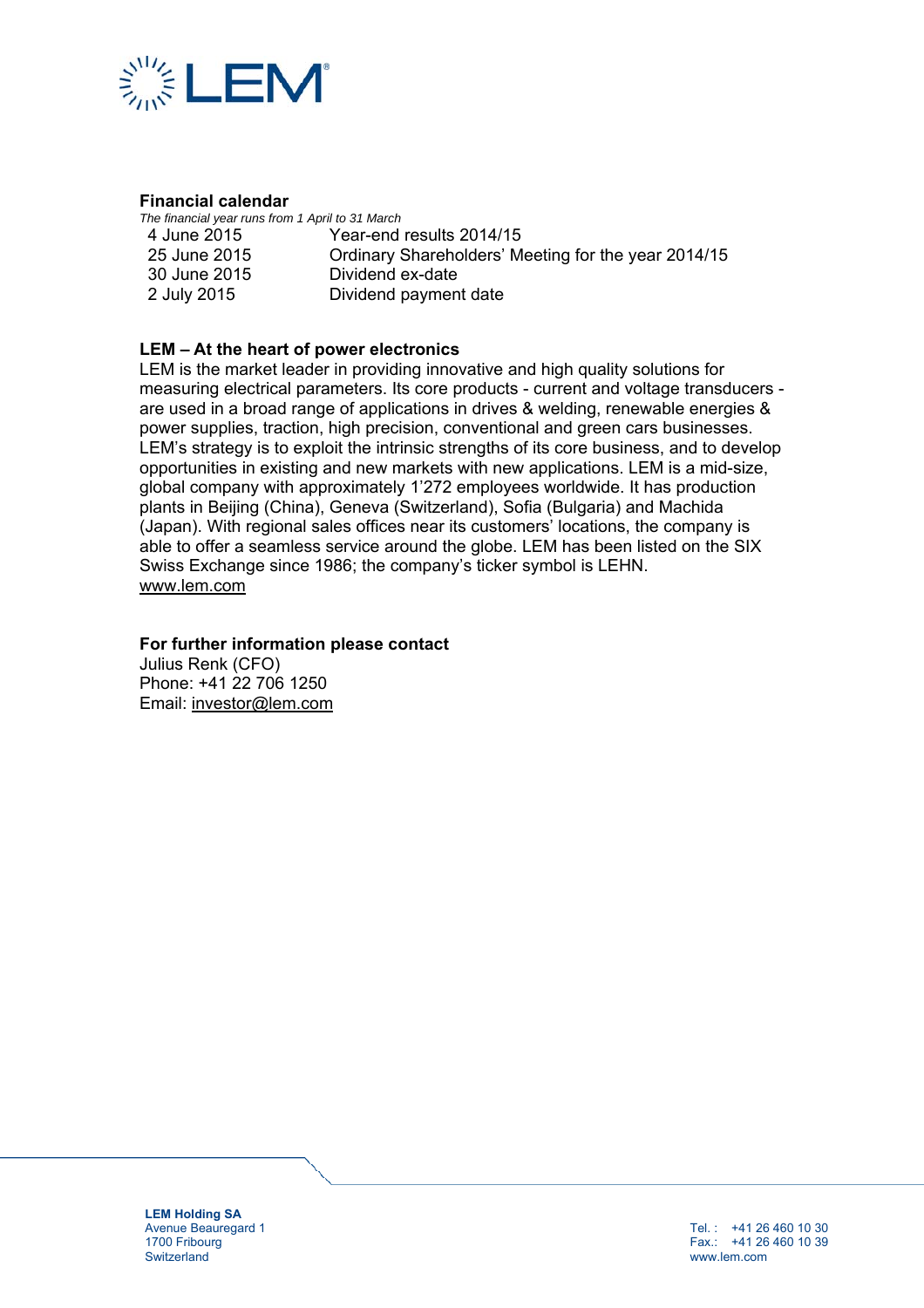

## **Appendix:**

# **Key figures**

| In CHF millions    | 2013/14        |                |                | 2014/15        |      |                |                |                           | Change<br>Change |               |  |
|--------------------|----------------|----------------|----------------|----------------|------|----------------|----------------|---------------------------|------------------|---------------|--|
|                    |                |                |                |                |      |                |                |                           |                  |               |  |
| Orders received    | O <sub>1</sub> | Q2             | Q3             | Q4             | Q1   | Q2             | Q <sub>3</sub> | $Q3$ to<br>O <sub>3</sub> |                  | $Q3$ to<br>Ο2 |  |
| Industry segment   | 56.6           | 49.9           | 50.1           | 55.1           | 56.2 | 52.1           | 55.0           | $+9.7%$                   |                  | $+5.4%$       |  |
| Automotive segment | 8.5            | 9.3            | 8.5            | 8.3            | 8.5  | 9.8            | 8.8            | $+2.8%$                   |                  | $-10.0%$      |  |
| <b>Total LEM</b>   | 65.1           | 59.3           | 58.7           | 63.5           | 64.7 | 61.9           | 63.8           | $+8.7%$                   |                  | $+3.0%$       |  |
|                    |                |                |                |                |      |                |                |                           |                  |               |  |
| Book-to-bill ratio | Q1             | Q2             | Q3             | Q4             | Q1   | Q2             | Q <sub>3</sub> | Q3 to<br>Q <sub>3</sub>   |                  | Q3 to<br>Q2   |  |
| Industry segment   | 1.06           | 0.89           | 1.03           | 1.05           | 1.00 | 0.91           | 0.98           | $-4.9%$                   |                  | $+7.7%$       |  |
| Automotive segment | 1.02           | 1.06           | 0.94           | 0.99           | 0.99 | 1.04           | 1.00           | $+6.4%$                   |                  | $-3.8%$       |  |
| <b>Total LEM</b>   | 1.05           | 0.91           | 1.02           | 1.04           | 1.00 | 0.93           | 0.99           | $-2.9%$                   |                  | $+6.5%$       |  |
|                    |                |                |                |                |      |                |                |                           |                  |               |  |
| <b>Sales</b>       | 01             | Q <sub>2</sub> | Q <sub>3</sub> | O <sub>4</sub> | Q1   | Q <sub>2</sub> | Q <sub>3</sub> | $Q3$ to<br>Q <sub>3</sub> |                  | Q3 to<br>Q2   |  |
| Industry segment   | 53.5           | 56.3           | 48.5           | 52.7           | 56.5 | 57.1           | 56.0           | $+15.3%$                  |                  | $-1.9%$       |  |
| Automotive segment | 8.3            | 8.8            | 9.1            | 8.4            | 8.6  | 9.4            | 8.8            | $-3.4%$                   |                  | $-6.7%$       |  |
| <b>Total LEM</b>   | 61.8           | 65.1           | 57.6           | 61.1           | 65.0 | 66.5           | 64.7           | $+12.3%$                  |                  | $-2.6%$       |  |
|                    |                |                |                |                |      |                |                |                           |                  |               |  |
| <b>FBIT</b>        | Q <sub>1</sub> | Q <sub>2</sub> | Q3             | Q4             | Q1   | Q2             | Q <sub>3</sub> | $Q3$ to<br>Q <sub>3</sub> |                  | $Q3$ to<br>Q2 |  |
| Industry segment   | 12.3           | 15.4           | 10.6           | 12.5           | 12.6 | 14.4           | 13.2           | $+23.9%$                  |                  | $-8.7%$       |  |
| Automotive segment | 1.0            | 1.5            | 1.3            | 1.1            | 1.0  | 1.6            | 1.1            | $-13.0%$                  |                  | $-31.7%$      |  |
| <b>Total LEM</b>   | 13.3           | 17.0           | 11.9           | 13.6           | 13.5 | 16.0           | 14.3           | $+20.0%$                  |                  | $-11.0%$      |  |